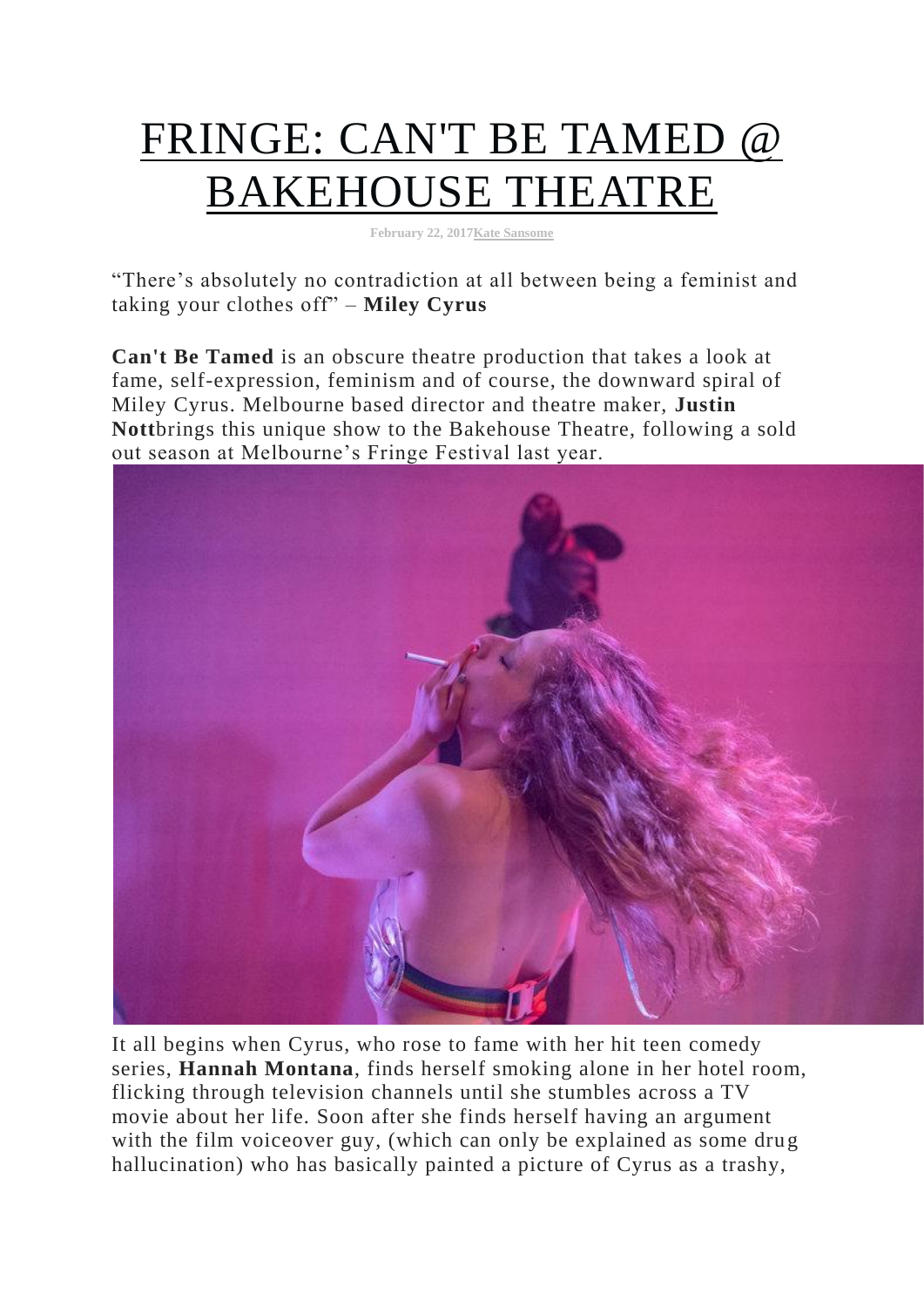attention-seeking, vulgar brat. This attack then triggers something in Cyrus, which leads to her questioning her identity whilst also making commentary about how her Disney upbringing distorted her childhood.

Firstly, I must say that I am 100% the perfect target audience for this production. I grew up watching Disney Channel and Hannah Montana and idolised Cyrus throughout my teenage years. So just a forewarning that unless you have some context or background knowledge about Cyrus' career, you'll probably miss the sarcastic one-liners in her origin story and the snippets of song lyrics that Nott had cleverly snuck in throughout the performance.



Can't Be Tamed makes some insightful observations about how fame and Hollywood hyper-sexualises young Cyrus, showing how the studio alters the way she looks, her actions and how she becomes a commodity for Disney Channel. All the pressure and expectations then takes a toll on Cyrus, which is when the performance takes a turn down the rabbit hole. Cyrus makes some heavy commentary about self-expression and feminism, whilst being drugged out of her mind at a rave with her Mickey Mouse henchman, wearing leather shorts and gold stickers over her nipples. This basically begs the question can Cyrus be a feminist while simultaneously showing off her naked body?